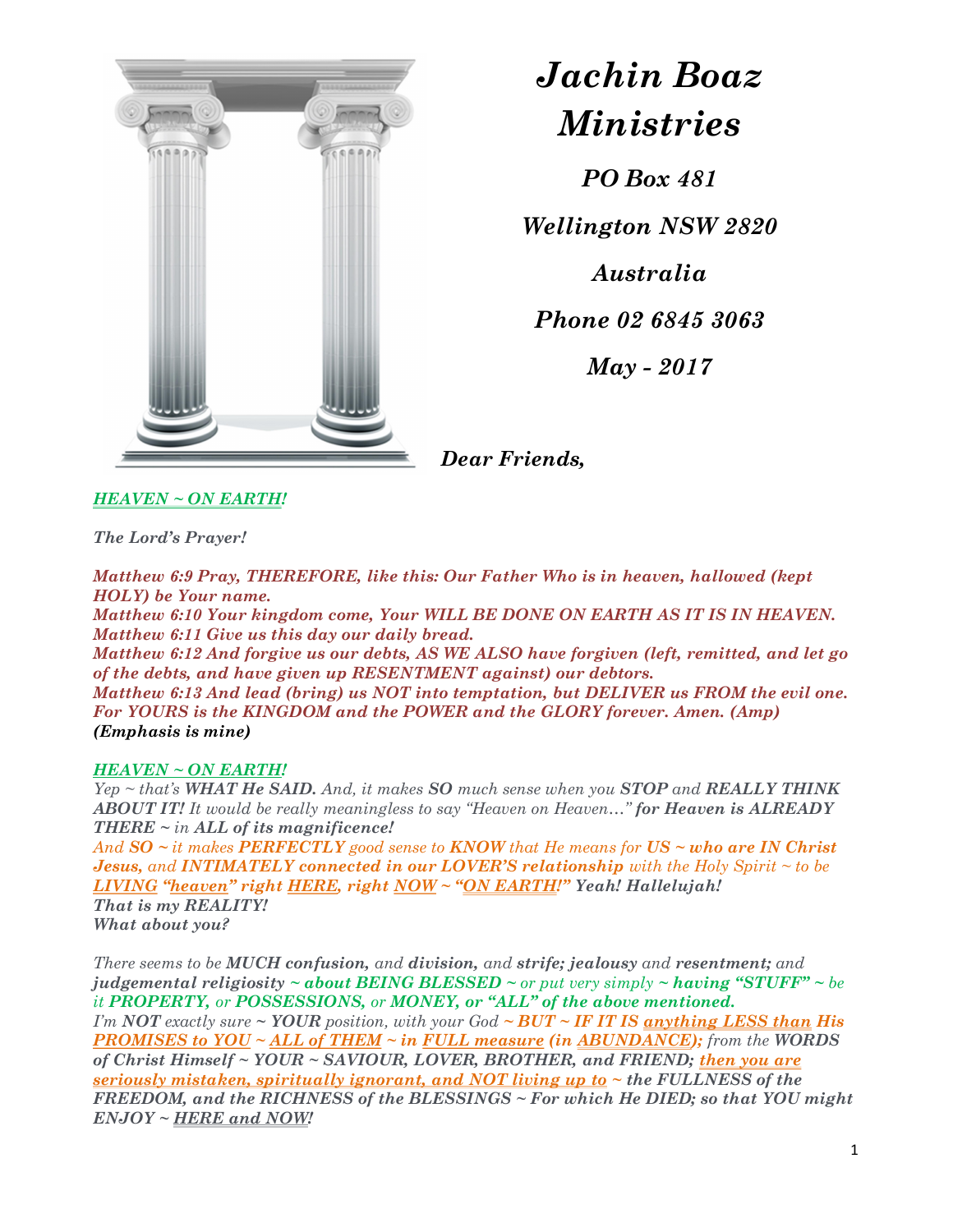I understand that ALL of these PROMISES  $\sim$  COME TO US  $\sim$  according to OUR FAITH  $\sim$  OUR **BELIEVING FAITH.** And my encouragement to you  $IS \sim$  (as it to me, myself)  $\sim$  IF for any reason you have **DOUBTS** and **UNBELIEF**, that **ROB YOU** of the **ABUNDANCE** He has made available to YOU (us)  $\sim$  PRAY over again, verse 13 of The Lord's Prayer. Let the BLOOD COVENANT  $\sim$ DELIVER you FROM the evil one  $\sim$  who only comes to STEEL, KILL and DESTROY  $\sim$  ALL that God HAS GIVEN TO YOU (us); should it NOT be rooted deeply enough, in the AUTHORITY of God's Word  $\sim$  SO that you can STAND FIRM against him (the evil one)! (John 10:10)

FERTILIZE the SOIL of your HEART! WEED it of the sin of DOUBT, and UNBELIEF, and DISOBEDIENCE; and allow the ROOTS of the Words of God's PROMISES, to sink DEEP DOWN into your SPIRIT (the fertile soil of your heart); and to take ROOT and GROW strong  $\sim$  UNTIL you are STRONG in the AUTHORITY of God's Word; and you have learned how to MAKE God's Word  $the "FINAL AUTHORITY" in your LIFE! FROM there ~ COMES VICTORY! Selah!$ 

Then you will be PERFECTLY ABLE to DRAW NEAR to God, (stay very close) and RESIST the enemy  $\sim$  and he **MUST FLEE** from you! (James 4:7)

(The Cambridge Dictionary defines **RESIST** as  $\sim$  to **FIGHT AGAINST** something, or someone, that is attacking you; to REFUSE to ACCEPT or be changed BY something!)

EVERY PROMISE in the SCRIPTURE has MY NAME written all over it. He said I could HAVE them; and  $SO \sim I$  WANT them, and I WANT them ALL and I WANT them ALL  $\sim$  YESTERDAY! So ~ WHAT are you WAITING FOR?

It is NOT "humility" to "NOT WANT"  $\sim$  ALL that there IS to HAVE. Selah! That is simply  $\sim$  **PRIDE!** 

WHY would Jesus say  $\sim$  to ASK Me for anything  $\sim$  and IF you "BELIEVE that you RECEIVE", when you  $PRAY \sim$  you SHALL HAVE  $\sim$  "whatsoever" you have ASKED FOR? With ~ NO LIMITATIONS! RIGHT?????  $So \sim \text{WHAT}$  are you waiting for?

I LOVE verse 10 of Matthew Chapter 6... where Jesus says "Your ... (The Father's) WILL BE DONE  $\sim$  ON EARTH  $\sim$  as it IS in Heaven". Whoohoo! That suggests to me, that JUST AS IT IS in Heaven  $\sim$  is  $\sim$  AS IT SHOULD BE, right NOW, HERE  $\sim$  "ON EARTH"!!!!! We DON'T WAIT to die and go to Heaven, to LIVE as He LIVES, and as WE SHOULD LIVE. That Prayer will be **REDUNDANT** in Heaven! Heaven is **ALREADY PERFECT!** We will have NO NEED to PRAY the Lord's Prayer Up There!!!! Selah! (That's another **PAUSE and PONDER** moment for you).

IN Heaven  $\sim$  There will be NO SIN  $\sim$  NO LACK  $\sim$  NO SICKNESS  $\sim$  NO PAIN  $\sim$  NO TEARS  $\sim$  NO need of **LIGHT;** for **He IS the LIGHT!** (And NO POWER bills either  $\sim$  Yeah!) SO ~ we will NOT be in NEED of PRAYING this PRAYER, in Heaven! He is our PERFECT and HOLY Heavenly Father, and we WILL BE  $\sim$  JUST as He IS! Hallelujah! Let me remind you of another scripture …

1John 3:1 SEE WHAT [an incredible] quality of love the Father has given (shown, bestowed on) us, that we should [be permitted to] be NAMED and CALLED and COUNTED the children of God! AND SO WE ARE! The reason that the world does NOT KNOW (recognize, acknowledge) us is that it does NOT KNOW (recognize, acknowledge) Him. 1John 3:2 Beloved, WE ARE [even HERE and] NOW God's children; it is not yet disclosed (made clear) what we shall be [hereafter], but WE KNOW that WHEN HE COMES and is manifested, we shall [as God's children] resemble and BE LIKE HIM, for we shall see Him JUST AS He [really] IS.